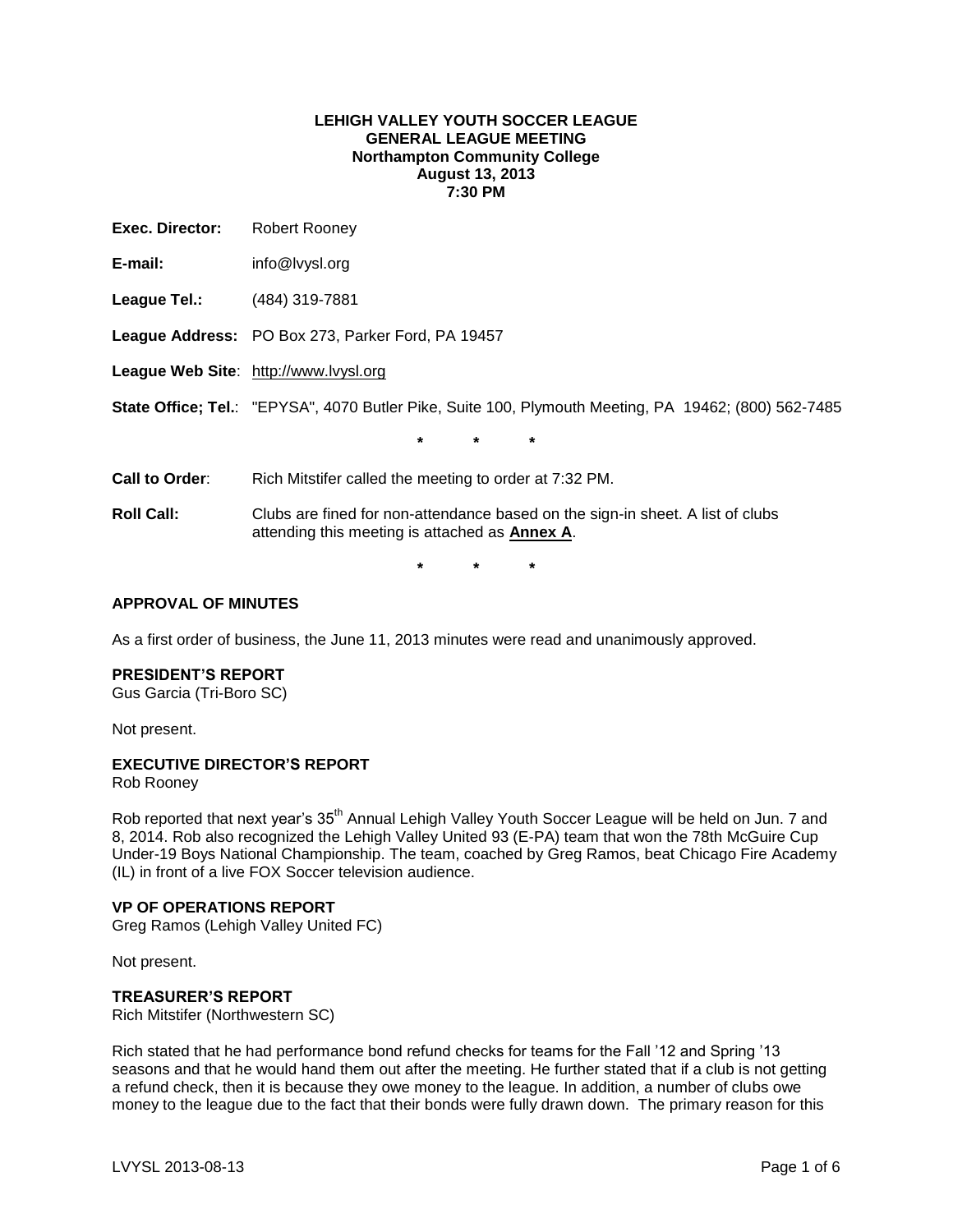is due to the number of PS-1 changes the league processes for some of the smaller clubs for secondary players and adds/drops. In addition, some clubs did not post a Spring '13 season bond or used their balance from the Fall '12 bond to pay for their Spring '13 season entrance fees.

Rich noted that clubs are not allowed to use a positive balance in their Fall bond account to offset Spring season entrance fees. Clubs can use any such excess toward their Spring bond but should not deduct from the season entrance fee. Rob will send out reminders over the next few weeks to delinquent clubs, and he will also make a push to start collecting the Fall season entrance amounts and bond.

The combined bank balances at July 31, 2013, were \$111,400 compared to \$118,400 at July 31, 2012, an approximate \$7,000 difference due partially to lower tournament revenue, lower Spring season participation and a \$1,000 lag in July deposits compared to last year. In addition, the amounts reflect the fact that the league operated at a loss last year.

Since the June meeting, Rich wrote checks for payroll expenses, paid the remaining tournament expenses, which are now 100% paid, paid the referee assignor the Spring assignment fee, issued \$4,469 worth of performance bond refunds to clubs and paid referees \$722 for Spring forfeits.

Rob reminded clubs to print out the Fall '13 season entrance form and not to use the Saturday morning email summaries because the form includes the applicable bond amounts of \$50 per team up to a maximum of \$400. Clubs should make payments based on the amounts showing as due on the Fall '13 season entrance form and include the form with their payment. In addition, teams should not submit individual checks for payment of season entrance fees; clubs should send a single check for their teams.

## **GAMES COMMISSIONERS' REPORTS**

## **Girls/Boys Game's Commissioner and League Scheduler**

Bob Eaton

Bob reported that the scheduling for the Fall '13 season is in process but, as usual, it has been a start and stop process due to the fact that, among other glitches, one club forgot to enter teams.

There are 192 teams entered in LVYSL for the Fall '13 season compare to 197 for last year's Fall season. Each team will be scheduled to play 8 to 10 games, and the season will start on the weekend of Sept. 7 and end on the weekend of Nov. 17; there will be no league games on Columbus Day weekend (Oct. 12 and 13). Games times will be at 8 am, 9:30 am, 11 am, 12:30 pm, 2 pm and 4 pm on Saturdays and 12 pm, 2 pm and 4 pm on Sundays.

Ten clubs will self-schedule but they need to schedule the games using the game times referred to above an on the days selected by Bob as part of the overall schedule. Bob will send out the self-scheduling template by Aug. 17 and it must be returned to him by 8 am on Aug. 22. Fall schedules will be posted not later than Aug. 31 and potentially sooner by Aug. 25 or 26.

Rob asked clubs to remind coaches to review the Rules of Play in order to understand the acceptable reasons for requesting to reschedule a game. Requests for schedule changes are allowed for the following reasons:

- State Cup Match Conflict.
- Soccer Tournament Conflict.
- Loss of Field Due to closure or unplayable conditions.
- Cancelled match due to weather related conditions.

In addition, an ODP conflict will be considered. As an EPYSA function and program that LVYSL encourages for all league players, ODP conflicts will be considered based on the requesting team's roster size and the number of the requesting team's players involved. (See Rules of Play, Section II, H, 4).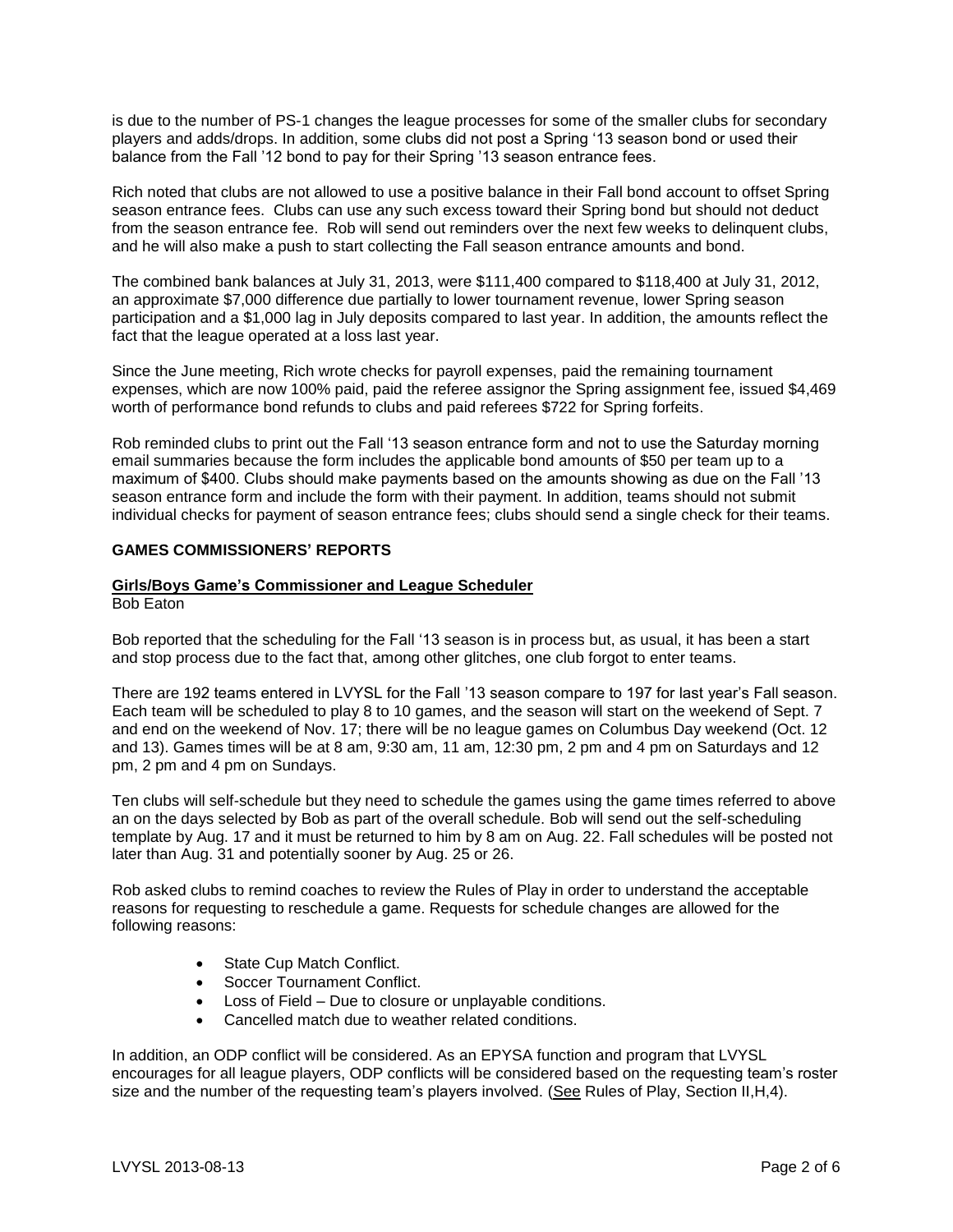Any requests not falling within one of the authorized reasons will be denied. Work or game conflicts are not valid reasons for rescheduling a game because teams should have assistant coaches and any carded coach can substitute for a head coach during a game.

Rob also reminded clubs that any reschedule request for a Sunday should be for games to be played before 12:30 pm or after 3 pm.

Lastly, Bob reported that approximately 98% of the schedule accommodation requests were taken into consideration when he prepared the Fall schedule.

### **REGISTRARS' REPORT**

Kris Campbell (Parkland Area Soccer Club) Kathy Garcia (Tri-Boro SC) Gina Keys (Lehigh Valley United SC) - Not present. Rich Mitstifer (Northwestern SC) Manuela Tufano (FC Pocono)

Kathy informed the member clubs of the following dates:

- Aug. 19 Sept. 1 LVYSL moratorium; no changes can be made to rosters during that time;
- Aug. 31 –Unapproved PS-1 changes will be deleted and coaches will have to resubmit them on or after Sept. 2; and
- Sept. 6 LVYSL roster freeze begins through the end of the season. Only emergencies and coaching changes will be allowed after Sept. 6.

Kathy further reported that any extra teams (i.e., teams without players or unapproved teams) in the EPYSA database will be deleted. Right now there are more than the 192 teams associated with LVYSL in the EPYSA database.

Rich stated that some clubs are adding U15+ teams in the EPYSA database for the Fall season. This is allowed as long as the teams are approved; but if they are not approved due to lack of paperwork, then the team will be deleted and those players that are in the system as belonging to that team will go into the transfer pool. Teams have to be careful because when they try to reconstitute their teams for the Winter or Spring they may run into problems as they are only allowed to have five transfer players.

Kathy reminded clubs that the seasonal year runs from Aug. to July of the following year. Every Fall team in 2013 is in their first seasonal year and must pay the full fee even if the team played during the past Spring season, which was part of the prior year seasonal year.

Rich confirmed that secondary players must first be approved by their primary team prior to them being added as secondary players. The registrars will work with clubs to add secondary players during the LVYSL moratorium, but close coordination is required.

### **EPYSA**

Wim Roset

Wim reported that intramural registration with EPYSA was down for this year probably due to Fall baseball and lacrosse. It was noted that Lower Macungie was part of the Northern Valley Soccer League and that may have impacted the numbers. As a result, there may a fee increase next year. Wim asked clubs to consider nominating a Young Referee of the Year for EPYSA (must be 19 years of age or younger).

Wim also asked clubs for any feedback regarding the lower numbers, and a discussion ensued. Some clubs expressed confusion and concern regarding the changes to the coaching license requirements and the constant changing of license denominations.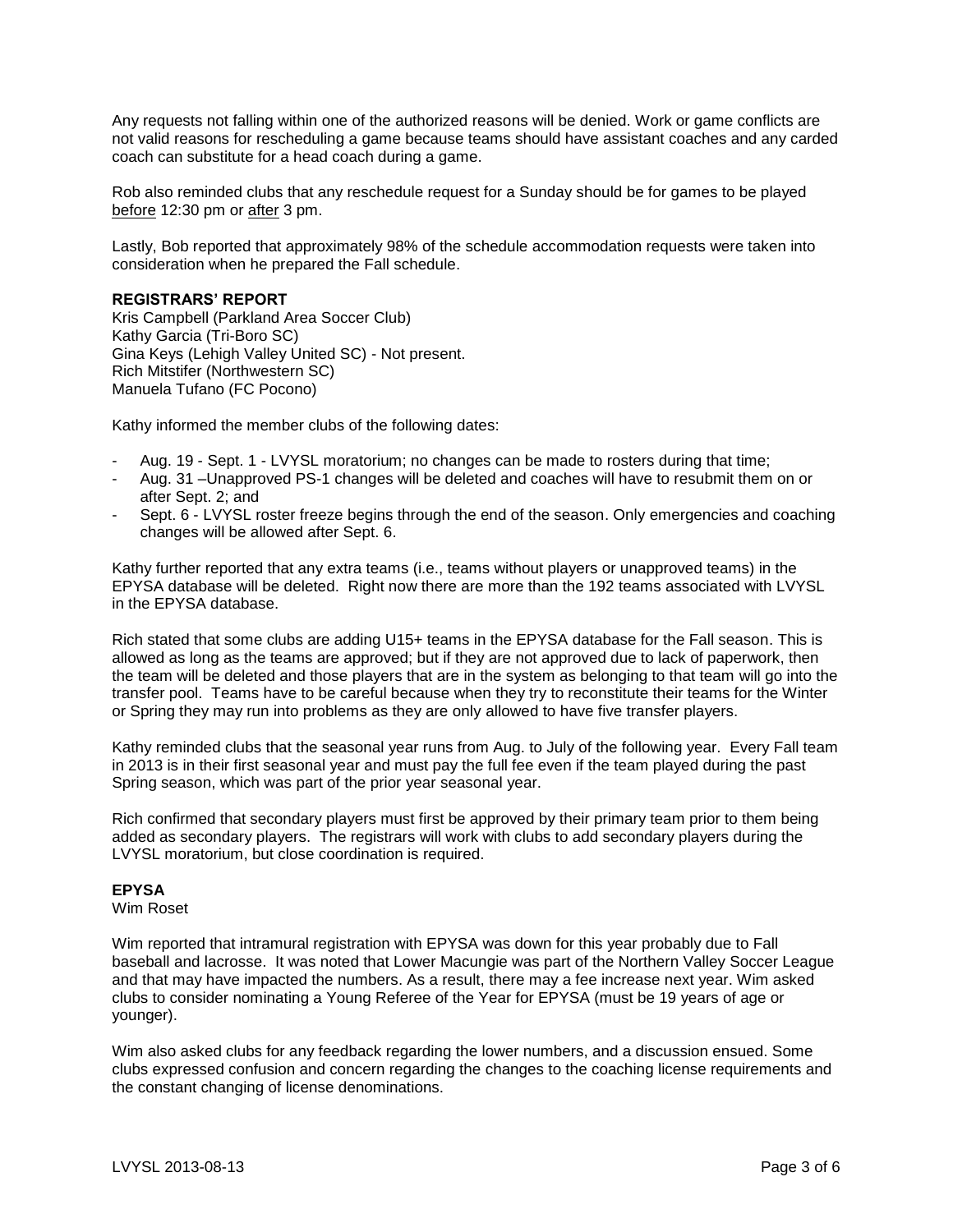# **REFEREE ASSIGNOR'S REPORT**

Hal Grahn

Hal reiterated clubs that coaches should do their job and let referees do theirs; coach's don't referee and referees doesn't coach during games; use game reporting to indicate referee shortcomings – don't challenge referees at games. Youth referees are especially at risk for improper behavior so teams are reminded to control their coaches and parents and to be respectful and not address officials, especially youth officials, with officiating issues. Coaches should report any issues directly to Hal through the game reports, and Hal addresses all comments directly with the officials (and with coaches when they request a call back or a response).

Hal reminded clubs to communicate with coaches the following procedures:

- Prepare materials pre-game (i.e., stamped line-ups with numbers);
- Have passes ready, including passes for coaches (if referee doesn't check passes, please inform Rob and Hal);
- Ensure that nets, corner flags, fields, referee fees, etc. are in order prior to the start of the game; and
- Maintain order by having players and coaches on one sideline and everyone else on the other side of the field.

Referee fees have increased for the Fall '13 season as set forth below, and you can link to the new fee schedule from the Fall '13 season portion of the LVYSL website. This fee schedule takes effect on Sept. 1, 2013. Please note that referee fees are set by the [State Referee Association](http://www.epsarc.org/) not by EPYSA or LVYSL.

#### **2013/14 League and Cups Fees**

| R    | AR   | AR   | Total |
|------|------|------|-------|
| \$33 | \$19 | \$19 | \$71  |
| \$42 | \$30 | \$30 | \$102 |
| \$48 | \$34 | \$34 | \$116 |
| \$56 | \$38 | \$38 | \$132 |
| \$62 | \$44 | \$44 | \$150 |
|      |      |      |       |

In LVYSL league play, U13 and above, use a 3 person crew and U12 and below use a one person crew.

Hal reminded clubs that in the event a game is cancelled due to weather, he must be notified by telephone (not email) at least two and preferably three hours prior to the game. All cancellations for whatever reason should be called in to Hal.. The Rules of Play provide as follows:

The home team coach or club official may postpone an individual game because of weather or poor field conditions. If a game is to be postponed by the home team coach or club official, the decision must be made at least two hours prior to game time and he or she must call the referee assignor to cancel the game a minimum two hours prior to game time. Please check the website for current referee assignor contact information. (See Rules of Play, Section II,I,2).

The referee also has the discretion to declare a field unplayable. In the event the referee declares the field unplayable prior to the beginning of the match, the home team shall pay the referee their portion of the appropriate fee. (See Rules of Play, Section II,I,3).

Hal also stated that individual coaches cannot change the field location for a game without going through the rescheduling process. Teams can't send a parent to a field to redirect a referee if a game location change has not been approved.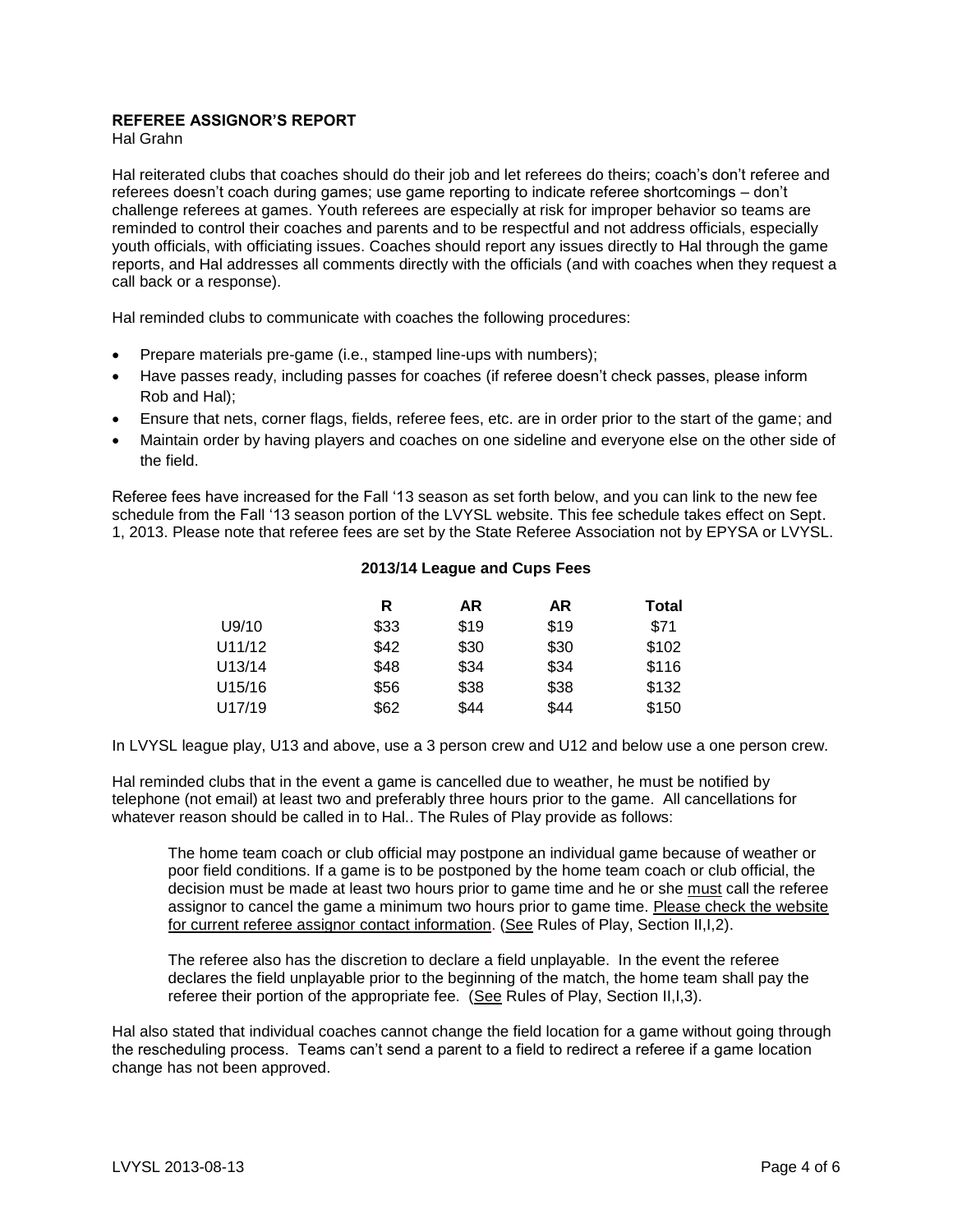Rob asked clubs to help in identifying egregious coaching behavior by reporting really bad behavior in the game reports.

Finally, Hal stated that there are no new referee classes planned but that he has over 90 new referees coming on board for the Fall season.

# **OLD BUSINESS**

None.

# **NEW BUSINESS**

None.

# **GOOD OF THE GAME**

None.

# **NEXT LEAGUE MEETING**

Tuesday, November 12, 2013 7:30 PM Northampton Community College

\* \* \*

There being no other business, at 8:32 PM, the meeting was adjourned.

*/s/ Paul Bento* **Secretary**